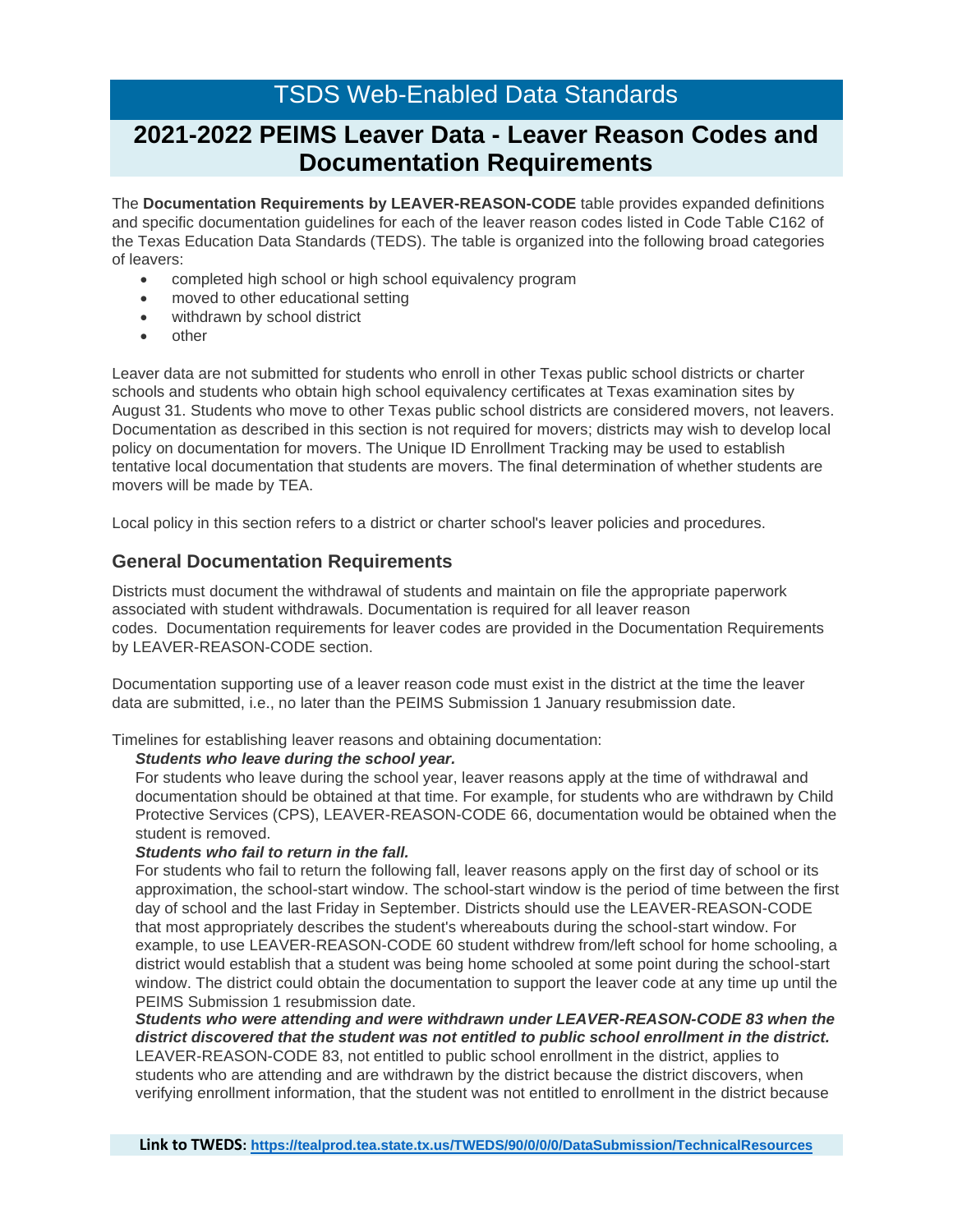# **2021-2022 PEIMS Leaver Data - Leaver Reason Codes and Documentation Requirements**

the student was not a resident of the district or was not entitled under other provisions of TEC §25.001 or as a transfer student. It is not for a student who was a resident and stops attending because he/she has moved out of the district.

This code is also used for those rare situations in which the student has not met the requirements under TEC §38.001 or a corresponding rule of the Texas Department of State Health Services for immunization, provisional enrollment, or exemption. Leaver reasons for LEAVER-REASON-CODE 83 apply at the time of withdrawal and documentation showing due process supporting the withdrawal should be obtained at that time.

## **Signatures on Documentation**

Documentation must be signed and dated by an authorized representative of the district. The district should have a written policy stating who can act as an authorized representative for purposes of signing withdrawal forms and other leaver reason documentation.

Withdrawal documentation should also be signed for the student by a:

- parent, or
- guardian, or
- responsible adult as recorded in school records, such as a foster parent or a probation officer, or
- qualified student. A qualified student is one who, at the time he/she stops attending school:
	- is married, or
	- is 18 years or older, or
	- has established a residence separate and apart from the student's parent, guardian, or other person having lawful control of the student.

An original signature is not required on withdrawal forms received in the district by fax. Withdrawal forms received by e-mail do not need to be physically signed by the parent/guardian or qualified student. Local policy will determine what type(s) of electronic signature is acceptable for e-mail submissions. Written documentation of oral statements made in person or by telephone by the parent/guardian or qualified student is acceptable documentation in some situations if it is signed and dated by the district representative.

### **Evaluation of Documentation**

Merits of leaver documentation are assessed at the time the documentation is requested during a data inquiry investigation. Determination of the acceptability of documentation is made by the professional staff conducting the investigation. These guidelines describe the most common types of documentation the investigator would expect to find supporting use of each leaver reason code. Other documentation that represents good business practice and shows a good faith effort on the part of the district to properly report leaver status will be evaluated on a case-by-case basis.

### **Completeness of Documentation**

Withdrawal documentation shall be considered incomplete without a date, signature(s), and destination. Documentation will not be deemed insufficient when information is missing because the parent or parents refuse to provide information requested by the district. A district should document at the time of the conversation that the information was requested and the parent refused to provide it. Appropriate documentation of a parental refusal to provide information includes the date, content of conversation, name of person with whom the conversation was conducted, and the signature of the school official verifying the conversation.

**Link to TWEDS: <https://tealprod.tea.state.tx.us/TWEDS/90/0/0/0/DataSubmission/TechnicalResources>**